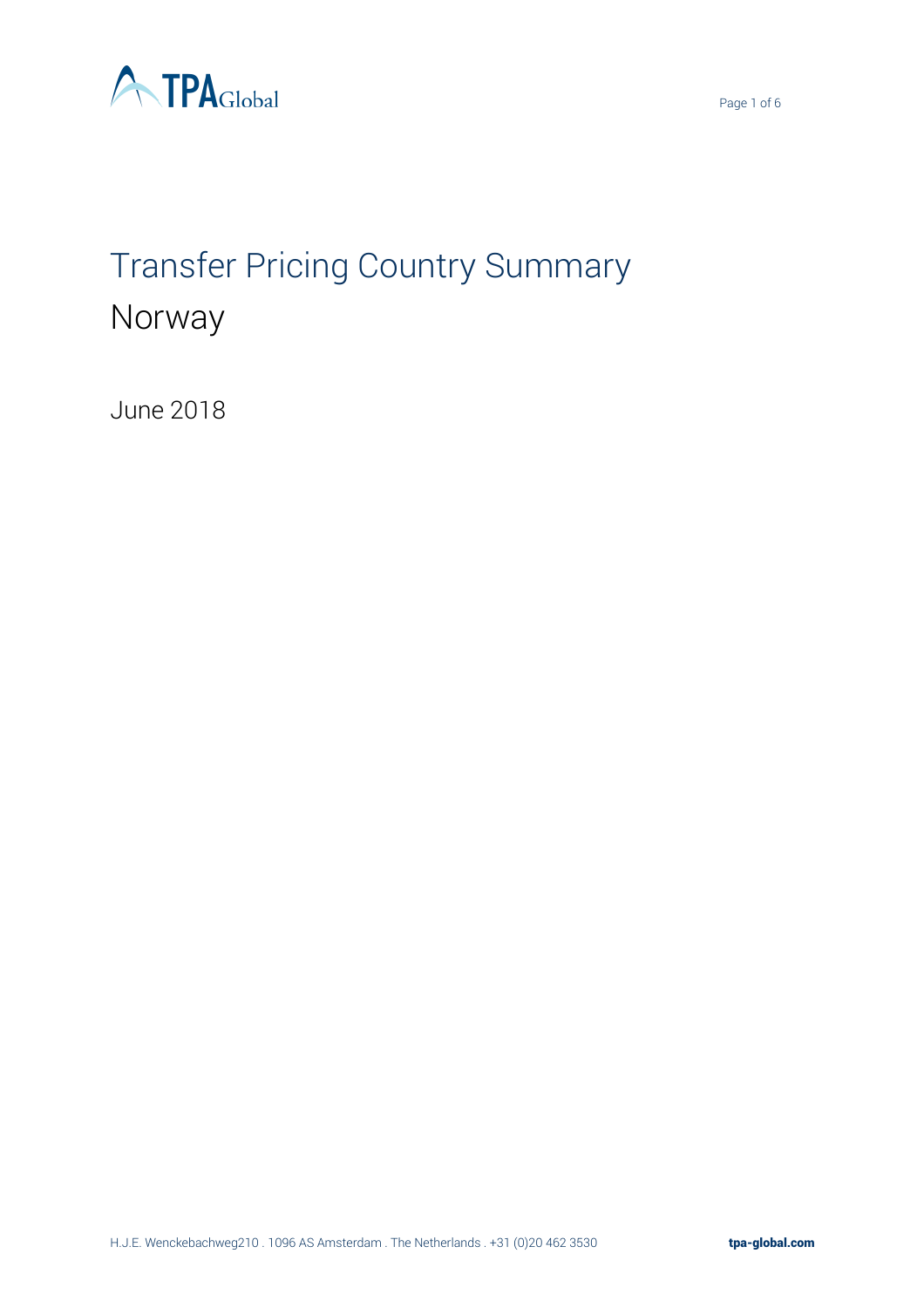

# Legislation

## Existence of Transfer Pricing Laws/Guidelines

The arm's-length standard for related party transactions is incorporated into the General Tax Act (GTA) 1999 Section 13-1. The GTA Section 13-1 (4) makes reference to OECD Transfer Pricing Guidelines (TPG), regarding the arm's-length principle and the transfer pricing methods. It is also assumed that the reference includes the OECD guidance on business restructuring.

Transfer pricing regulation regarding the requirements to prepare Transfer pricing documentation is laid down by the Ministry of Finance on 7 December 2007, pursuant to Section 4-12, of the Tax Administration Act. Section 6-41 in the GTA sets out the new rules on interest deduction limitation.

Norway has specific legislation (in the Petroleum Tax Act) to deal with the pricing of petroleum for tax purposes. Taxation of income from the sale of crude oil produced on the Norwegian Continental Shelf is based on a so-called 'norm price', which shall be equivalent to the price at which it could be sold between unrelated parties in a free market (i.e. an arm's-length price). When establishing the norm price, a number of factors shall be taken into account, including 'the realized and quoted prices for petroleum of the same or a corresponding type with necessary adjustments for quality variations, transport costs, etc. to the North Sea area or other possible markets, delivery time, time allowed for payment and other terms'.

#### Definition of Related Party

The term associated entities is defined in Section 4-12 (4) of the Tax Administration Act, stating that the following entities are considered associated if:

- One of the entities has direct or indirect ownership or control of at least 50 percent;
- any individual, company or entity that, directly or indirectly, has at least 50 percent ownership of, or control over, the entity obliged to specify or document;
- any company or entity that, directly or indirectly, is at least 50 percent owned or controlled by any entity that is deemed to be an associated party pursuant to Item b; and
- any parent, sibling, child, grandchild, spouse, cohabitant, parent of a spouse and parent of a cohabitant of any individual who is deemed to be an associated party pursuant to Item b, as well as any company or entity that, directly or indirectly, is at least 50 percent owned or controlled by such individuals.

#### Transfer Pricing Scrutiny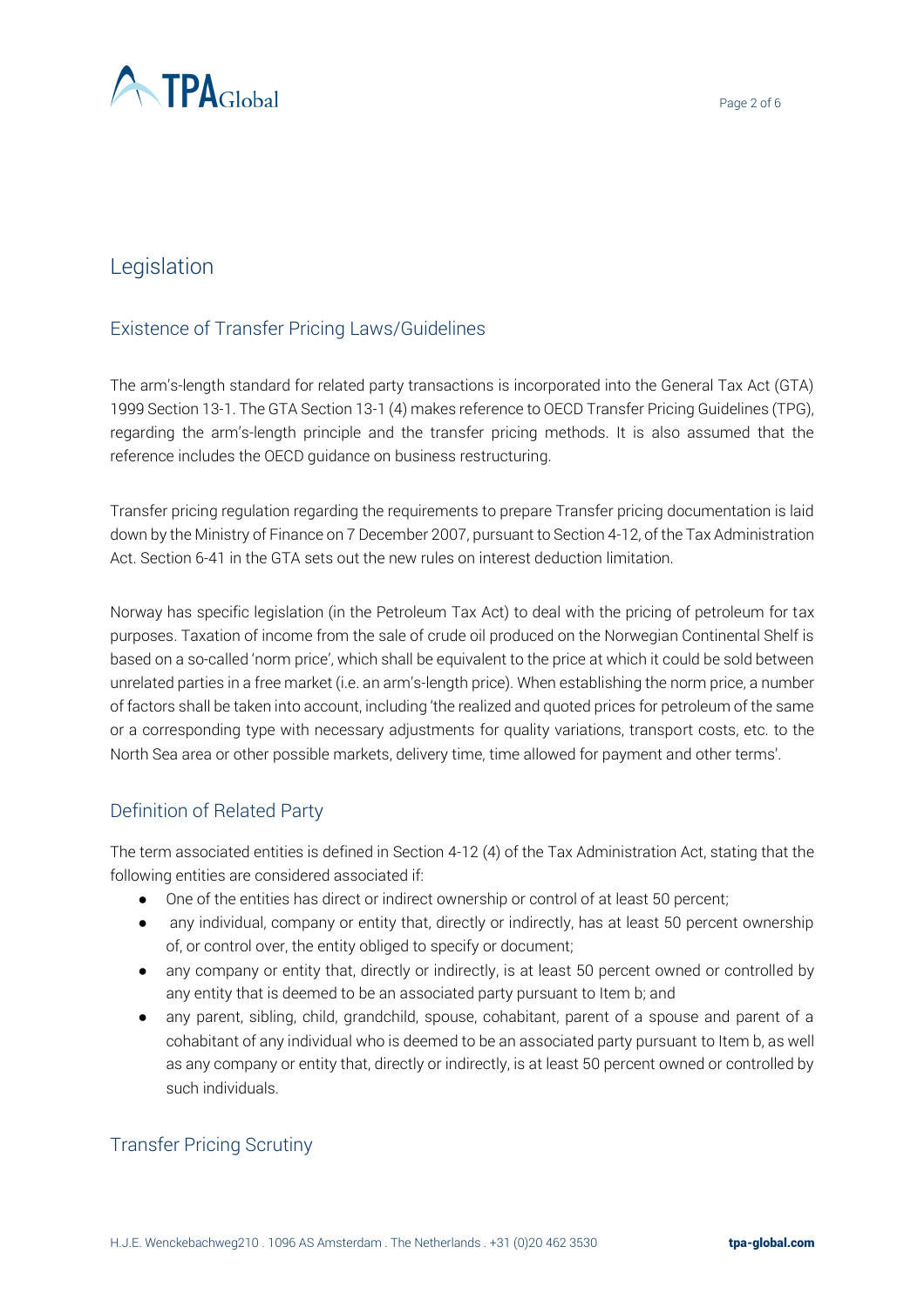

The Norwegian tax authorities consider transfer pricing a priority and have considerable resources. It is fairly common for the tax authorities to pick test cases that are subject to extensive assessments. Such cases may easily end up in courts. Settlements have traditionally not been common, but are now more frequent during audits.

During the most recent years, the tax authority's focus has been inter alia on intra-group financing arrangements, intra-group services, business restructuring and commissionaire arrangements.

## Transfer Pricing Penalties

On the first page of the annual tax return, the taxpayers have to confirm whether they are covered by the formal transfer pricing documentation requirements and/or reporting requirements (RF–1123). There is no requirement to file the transfer pricing documentation before the tax authorities request this.

If the taxpayers do not file the required form RF 1123, the tax filings may be deemed as incomplete. When incomplete or incorrect information have been provided to the tax authorities, this may lead to penalty taxes being imposed on adjusted transfer pricing amounts in tax audits.

A penalty in the range of 20-60 percent of the tax avoided, may be levied for transfer pricing adjustments. Note that the the rate of penalty tax of 60 percent may be imposed in cases of gross negligence by the taxpayer.

Where additional corporation tax becomes due following a transfer pricing adjustment, any corporation tax paid late will carry interest.

#### Advance Pricing Agreement (APA)

Advance rulings are only available for companies under the Petroleum Taxation Act. There are currently no formal APAs available in Norway. Therefore, unilateral APAs are thus not available in Norway, however, the Norwegian tax authorities regularly enter into bilateral APA negotiations based on the general provisions in tax treaties.

There is only one exception which involves the sale of gas. This sort of transactions may be covered by APAs in accordance with the Petroleum Tax Act Section 6 (5).

# Documentation And Disclosure Requirements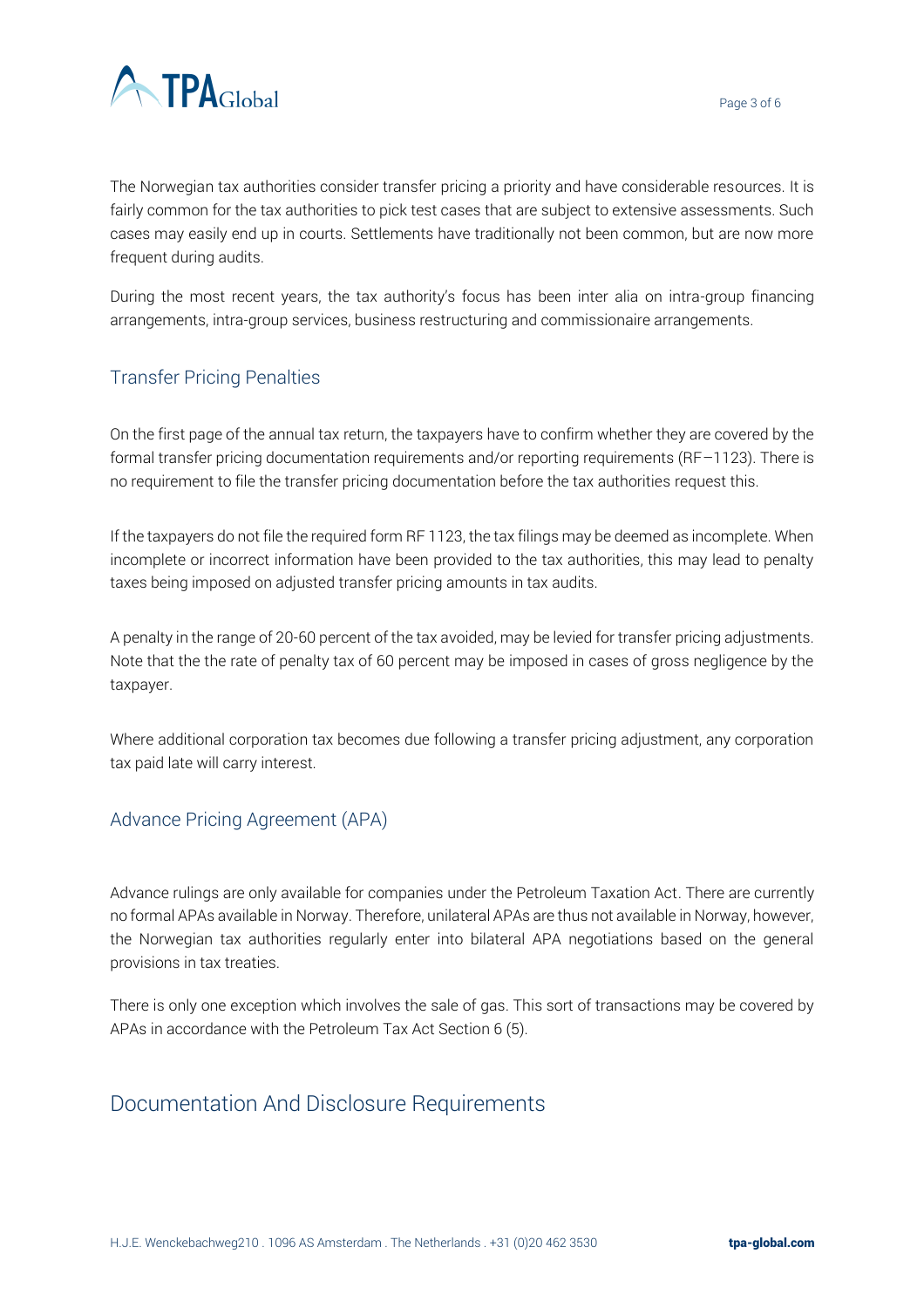

#### Tax Return Disclosures

From the income year 2007, taxpayers are obliged to file the form RF–1123 regarding intra-group transactions with the annual tax return, if the total amount of controlled transactions exceeds NOK 10 million or if the total amount of outstanding accounts exceeds NOK 25 million.

Form RF-1123 must be filed together with the corporate tax return, the deadline for filing which is 30 April. The deadline is 31 May if the return is submitted electronically.

#### Level of Documentation

In Norway the company can chose to prepare the documentation pursuant to the EU Transfer Pricing Documentation (TPD) concept to document internal pricing. However, the taxpayer must ensure that the information presented fulfils the requirements in the regulations sections 4-13, cf section 16 (3), as listed above. Documentation prepared in line with the OECD Guidelines will generally meet the Norwegian requirements.

There are specific transfer pricing documentation regulations which must be adhered to. The documentation must include:

- a company overview;
- **•** financial overview:
- information about type and scope of controlled transactions;
- industry analysis;
- functional analysis;
- selection of transfer pricing method;
- comparability analysis;
- Information about agreements;
- Overview of immaterial transactions (if the transactions take place on a stand alone basis, are of limited economic significance and do not form part of the core business of the enterprise.);
- Information about centralized services;
- Information about intellectual property.

Note that he taxpayer is not initially obliged to prepare a database-analysis. Under certain conditions the documentation may initially be submitted without containing a comparability analysis at all. In such cases the enterprise shall explain why no such analysis has been prepared, as well as explain what financial evaluations and analyses form the basis for the price setting that has actually taken place, and why this is deemed to be in conformity with the arm's length principle.

Following an evaluation of the documentation received in the first hand, the tax authorities may request, however, the enterprise to prepare and submit a comparability analysis, hereunder a database analysis. The taxpayer shall be granted a time limit of 60-90 days for complying with such requests.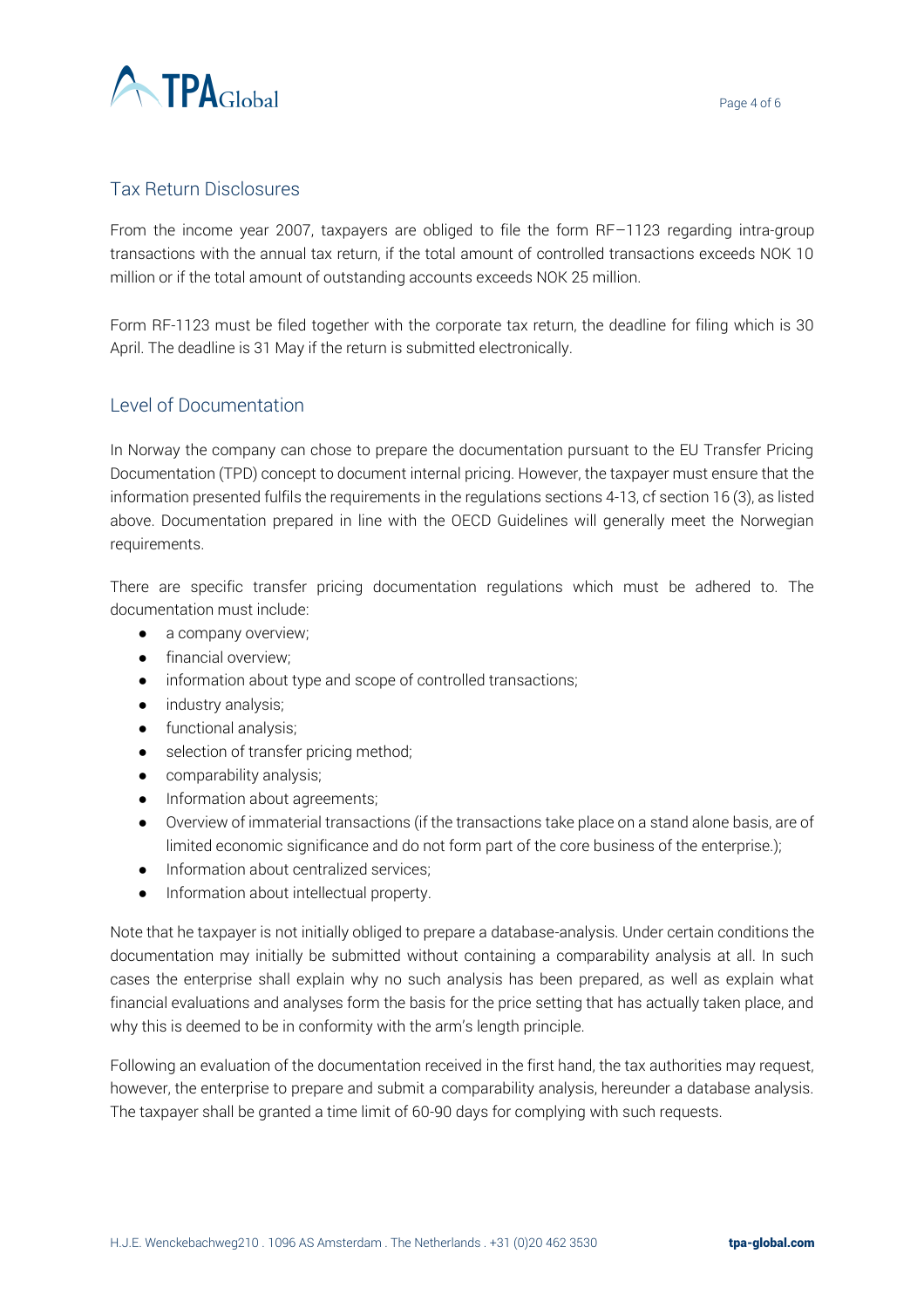

#### Record Keeping

The record keeping regulation states that Transfer pricing documentation must be kept on file for 10 years.

#### Language for Documentation

Transfer pricing documentation may be submitted in English, Norwegian, Swedish, or Danish. The Country-by-Country Report must be filled in English.

#### Small and Medium Sized Enterprises (SMEs)

Entities are in general exempted from the obligations if it belongs to a small or medium sized group of entities, i.e. that it has, together with associated enterprises, in the relevant financial year:

- Fewer than 250 employees; and either
- sales income not exceeding NOK 400 million; or
- total assets not exceeding NOK 350 million.

This exemption does not apply to enterprises subject to the special tax on petroleum.

Multinational enterprises with a consolidated revenue of NOK 6,5 billion or less are exempt from the obligation to file Country-by-Country Report.

#### Deadline to Prepare Documentation

The documentation must be prepared for each income year. The documentation does not need to be filed with the tax authorities, unless this is requested. The documentation must be kept for at least ten years.

#### Deadline to Submit Documentation

The statutory deadline to submit Transfer pricing documentation is 45 days after the written request from the tax authorities. Generally, no extension is granted.

# Statute Of Limitations